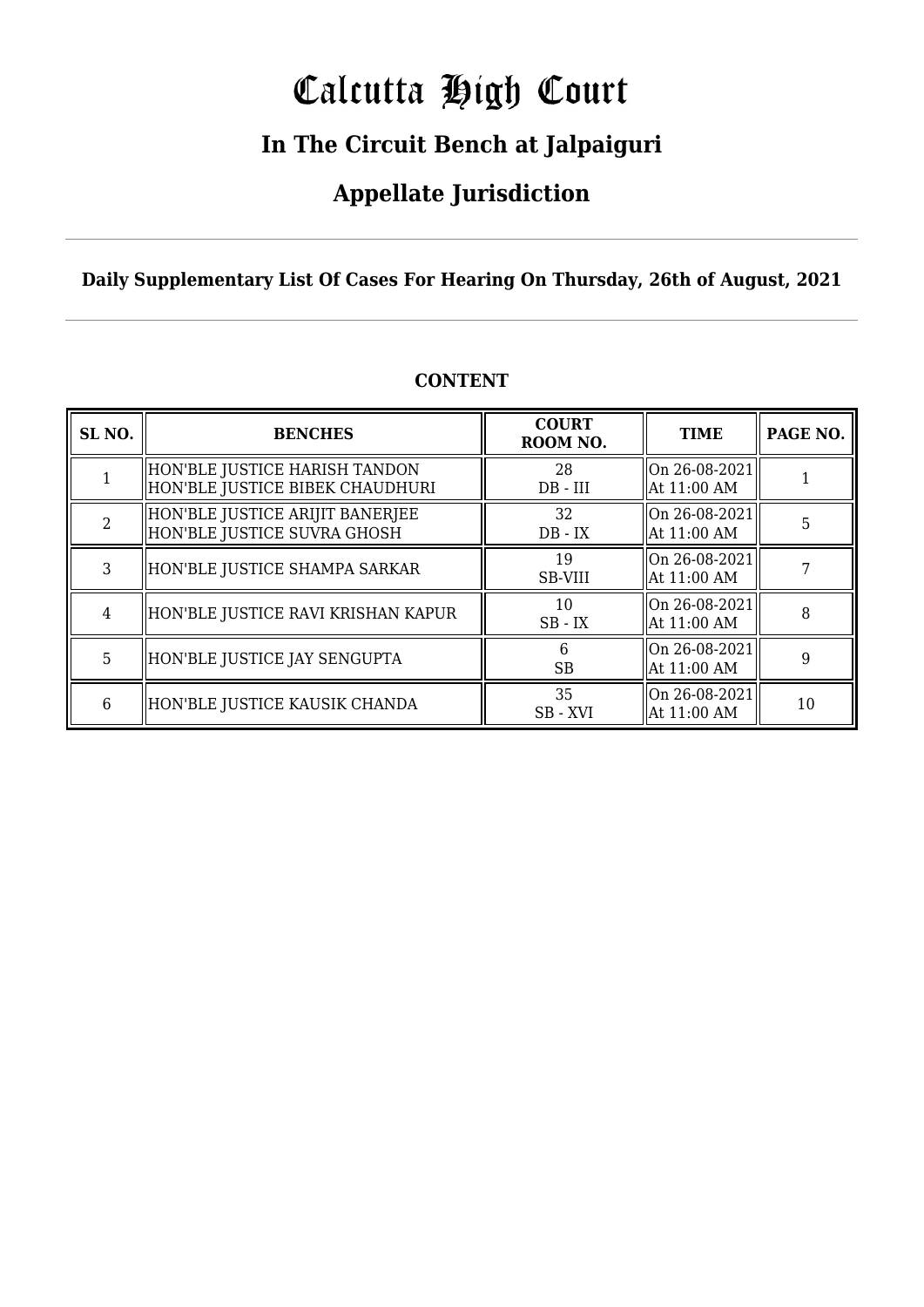

**DAILY CAUSELIST For Thursday The 26th August 2021**

**COURT NO. 28**

### **DIVISION BENCH (DB - III)**

#### **AT 11:00 AM**

**HON'BLE JUSTICE HARISH TANDON HON'BLE JUSTICE BIBEK CHAUDHURI**

**(VIA VIDEO CONFERENCE)**

#### **FROM PRINCIPAL BENCH**

#### **TO BE MENTIONED**

| $\mathbf{1}$   | CRM/780/2021<br>[CORRECTION] | HIRANMOY ROY @<br><b>HIRANMAY ROY</b><br>VS<br>THE STATE OF WEST<br><b>BENGAL</b>               | ANIRBAN BANERJEE         |
|----------------|------------------------------|-------------------------------------------------------------------------------------------------|--------------------------|
|                |                              | <b>FOR ORDERS</b>                                                                               |                          |
| $\overline{2}$ | In CRM/497/2021              | IA NO. CRAN/1/2021 RAMESH MANJU BISHNOI@<br>RAMESH MANJU BISHNOY@<br>RAMESH KUMAR BISHNOI<br>Vs | PRITAM ROY<br>PRITAM ROY |
|                |                              | THE STATE OF WEST<br><b>BENGAL</b>                                                              |                          |
|                |                              | <b>APPLICATION FOR BAIL</b>                                                                     |                          |
| 3              | CRM/437/2021                 | AMJAD KHAN AND ANR<br><b>VS</b><br>THE STATE OF WEST<br><b>BENGAL</b>                           | <b>BISWAJIT DAS</b>      |
|                | IA NO: CRAN/1/2021           |                                                                                                 |                          |
| 4              | CRM/748/2021<br>[3.15 P.M.]  | RANJAN ROY AND ANR<br><b>VS</b><br>State of West Bengal                                         | <b>NASER ALI</b>         |
| 5              | CRM/812/2021                 | <b>BILTU SEN</b><br><b>VS</b><br>THE STATE OF WEST<br><b>BENGAL</b>                             | <b>SHYAMAL BARMAN</b>    |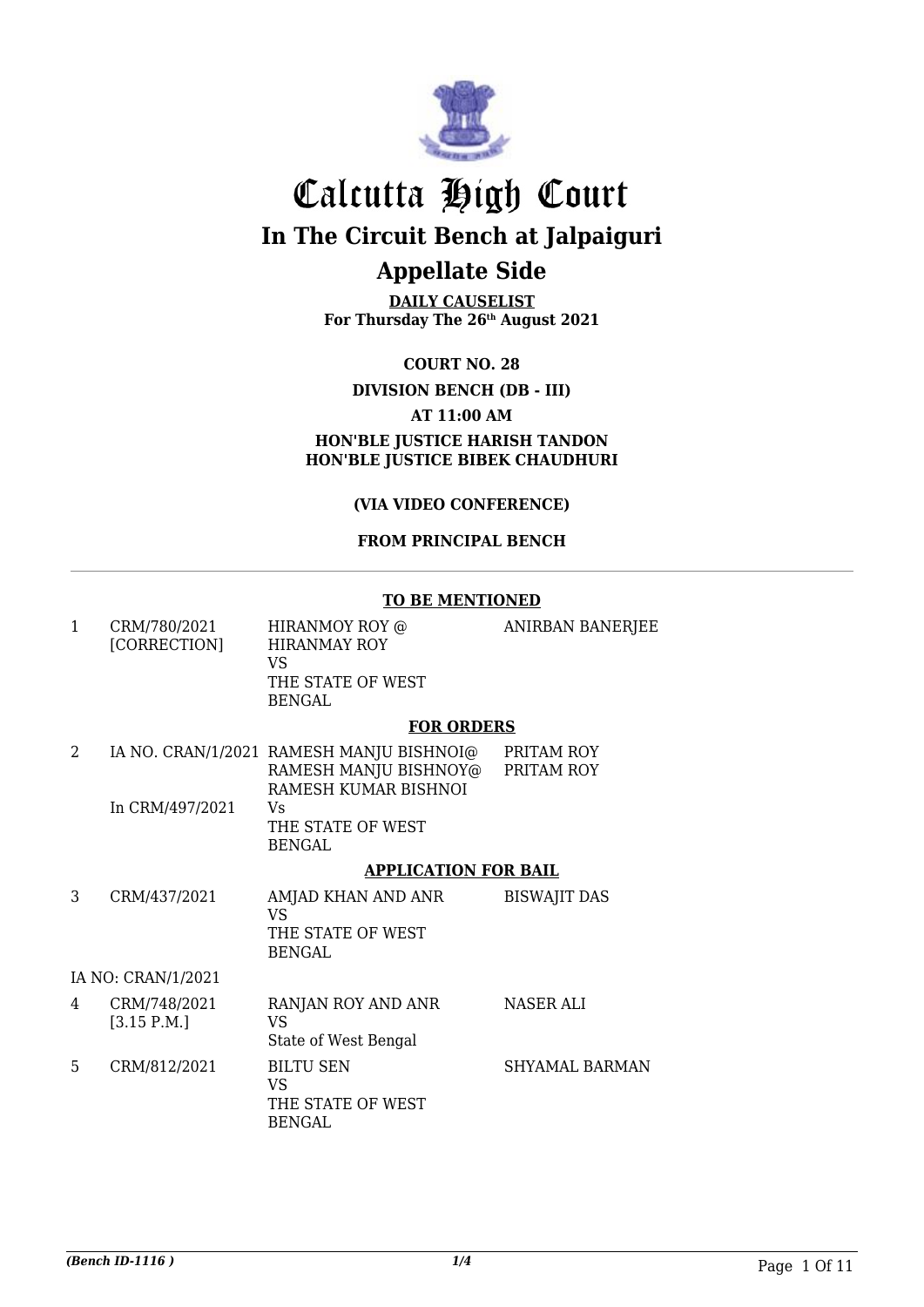| 6  | CRM/814/2021       | <b>BHIM RAI</b><br>VS.<br>THE STATE OF WEST<br><b>BENGAL</b>                                           | <b>ABHISEK PALIT</b>                |
|----|--------------------|--------------------------------------------------------------------------------------------------------|-------------------------------------|
|    | wt7 CRM/555/2021   | <b>BHIM RAI</b><br><b>VS</b><br>THE STATE OF WEST<br><b>BENGAL</b>                                     | <b>ABHISEK PALIT</b>                |
| 8  | CRM/854/2021       | SIRAJ ANSWARI @ ANSARI<br>VS<br>THE STATE OF WEST<br><b>BENGAL</b>                                     | <b>SUDIP GUHA</b>                   |
|    |                    | <b>APPLICATION FOR ANTICIPATORY BAIL</b>                                                               |                                     |
| 9  | CRM/128/2021       | LALIT BARMAN AND ORS<br><b>VS</b><br>The State of West Bengal                                          | <b>HILLOL SAHA</b><br><b>PODDER</b> |
|    | IA NO: CRAN/1/2021 |                                                                                                        |                                     |
| 10 | CRM/473/2021       | DHRUBAJYOTI ROY AND<br><b>ORS</b><br><b>VS</b><br>THE STATE OF WEST<br><b>BENGAL</b>                   | HILLOL SAHA<br><b>PODDER</b>        |
|    | IA NO: CRAN/1/2021 |                                                                                                        |                                     |
| 11 | CRM/510/2021       | BAIDYA CHAKRABORTY<br><b>VS</b><br>THE STATE OF WEST<br><b>BENGAL</b>                                  | MADHUSHRI DUTTA                     |
| 12 | CRM/575/2021       | NEMAI KARMAKAR @ NIMAI KALLAL GHOSH<br><b>VS</b><br>THE STATE OF WEST<br><b>BENGAL</b>                 |                                     |
| 13 | CRM/685/2021       | NABI HOSSAIN MIYA @<br><b>NAYAN AND ORS</b><br>VS<br>THE STATE OF WEST<br><b>BENGAL</b>                | <b>SUDIP GUHA</b>                   |
| 14 | CRM/686/2021       | SAHIDAR RAHAMAN @<br>SAHIDAR ALI AND ANR<br><b>VS</b><br>THE STATE OF WEST<br><b>BENGAL</b>            | <b>SUDIP GUHA</b>                   |
| 15 | CRM/739/2021       | <b>BIMAL BARMAN</b><br>VS<br>THE STATE OF WEST<br><b>BENGAL</b>                                        | <b>SUDIP GUHA</b>                   |
| 16 | CRM/803/2021       | <b>ARUN KUMAR</b><br><b>VS</b><br>State of West Bengal                                                 | <b>SURYANEEL DAS</b>                |
| 17 | CRM/824/2021       | NIREN @ NIRENDRANATH ANIRBAN BANERJEE<br><b>ROY</b><br><b>VS</b><br>THE STATE OF WEST<br><b>BENGAL</b> |                                     |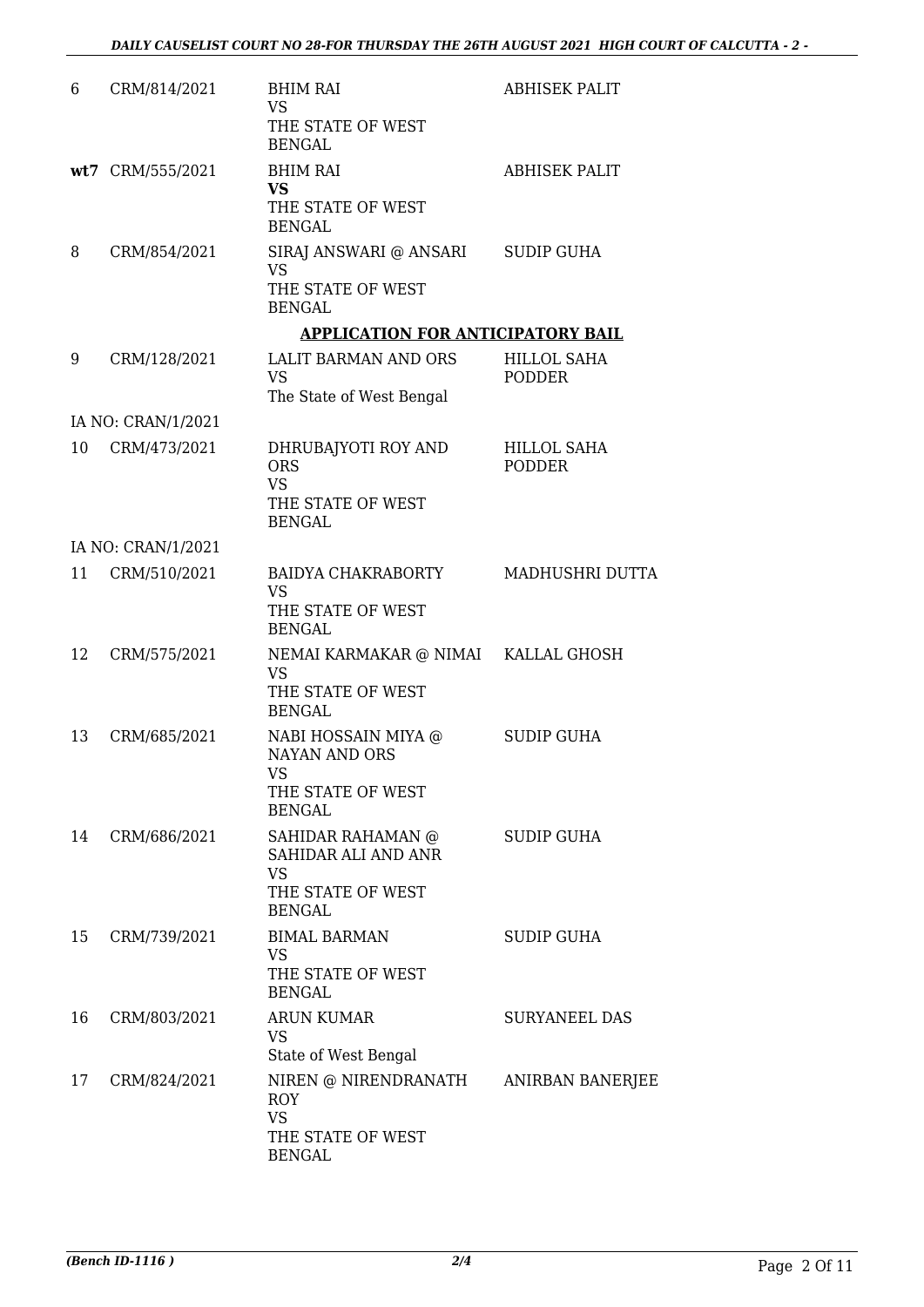| 18 | CRM/827/2021 | TIKARAM GAUTAM AND<br>ANR.<br><b>VS</b><br>THE UNION OF INDIA                                             | <b>HILLOL SAHA</b><br><b>PODDER</b> |
|----|--------------|-----------------------------------------------------------------------------------------------------------|-------------------------------------|
| 19 | CRM/830/2021 | <b>RABIN BARMAN AND ORS</b><br><b>VS</b><br>THE STATE OF WEST<br><b>BENGAL</b>                            | <b>HILLOL SAHA</b><br><b>PODDER</b> |
| 20 | CRM/832/2021 | TAPAS ROY @ BAPPA AND<br><b>ORS</b><br><b>VS</b><br>THE STATE OF WEST<br><b>BENGAL</b>                    | <b>HILLOL SAHA</b><br><b>PODDER</b> |
| 21 | CRM/840/2021 | SADEK ALI MIAH @<br>CHHADEK ALI MIAH AND<br><b>ORS</b><br><b>VS</b><br>THE STATE OF WEST<br><b>BENGAL</b> | <b>SUDIP GUHA</b>                   |
| 22 | CRM/842/2021 | SISHU GOPAL ROY AND ORS<br><b>VS</b><br>THE STATE OF WEST<br><b>BENGAL</b>                                | <b>DEBAJIT KUNDU</b>                |
| 23 | CRM/846/2021 | RABIKANTA ADHIKARY<br><b>VS</b><br>STATE OF WEST BENGAL                                                   | <b>KALIPADA DAS</b>                 |
| 24 | CRM/848/2021 | MAJIDUL HOQUE @<br>MAJIDUL HAQUE<br><b>VS</b><br>THE STATE OF WEST<br><b>BENGAL</b>                       | HILLOL SAHA<br><b>PODDER</b>        |
| 25 | CRM/851/2021 | SAIDUL ISLAM @ SAIDUL<br>HOQUE AND ANR<br><b>VS</b><br>THE STATE OF WEST<br><b>BENGAL</b>                 | <b>SUDIP GUHA</b>                   |
| 26 | CRM/853/2021 | <b>BABLU BARMAN AND ORS</b><br><b>VS</b><br>State of West Bengal                                          | <b>RATAN CHANDRA</b><br><b>ROY</b>  |
| 27 | CRM/864/2021 | HIRENDRA KUMAR SARKAR<br>@ SAGAR<br><b>VS</b><br>THE STATE OF WEST<br><b>BENGAL</b>                       | <b>HILLOL SAHA</b><br><b>PODDER</b> |
| 28 | CRM/871/2021 | RAHUL MAHANTA<br><b>VS</b><br>State of West Bengal                                                        | PRONOJIT RAY                        |
| 29 | CRM/885/2021 | SUPRIYA SHAW AND ORS<br><b>VS</b><br>State of West Bengal                                                 | <b>BHASKAR HUTAIT</b>               |

## **APPLICATION**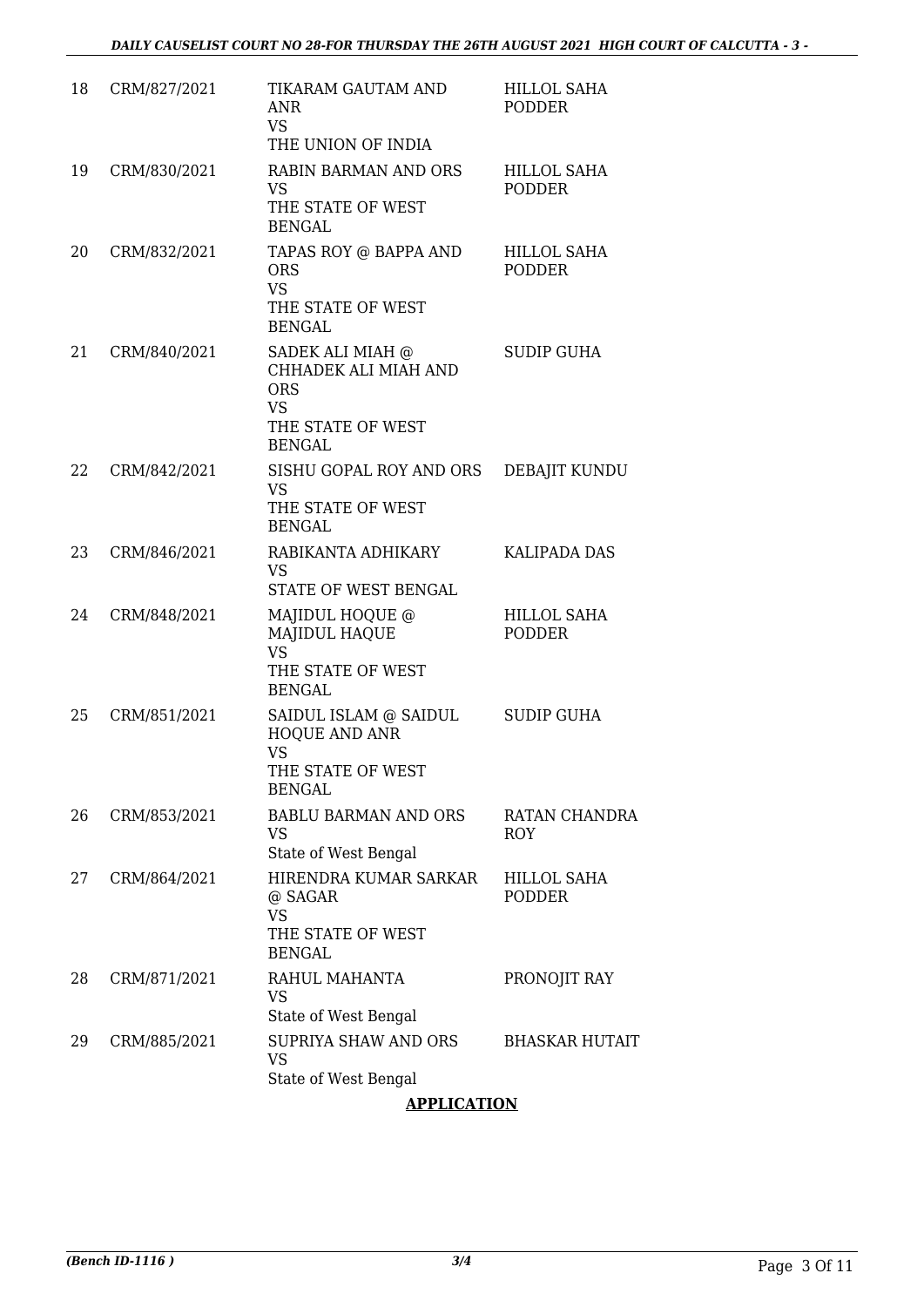30 IA NO. CRAN/1/2021 SARJU SHARMA In CRM/74/2021 Vs THE STATE OF WEST BENGAL

ANIRBAN BANERJEE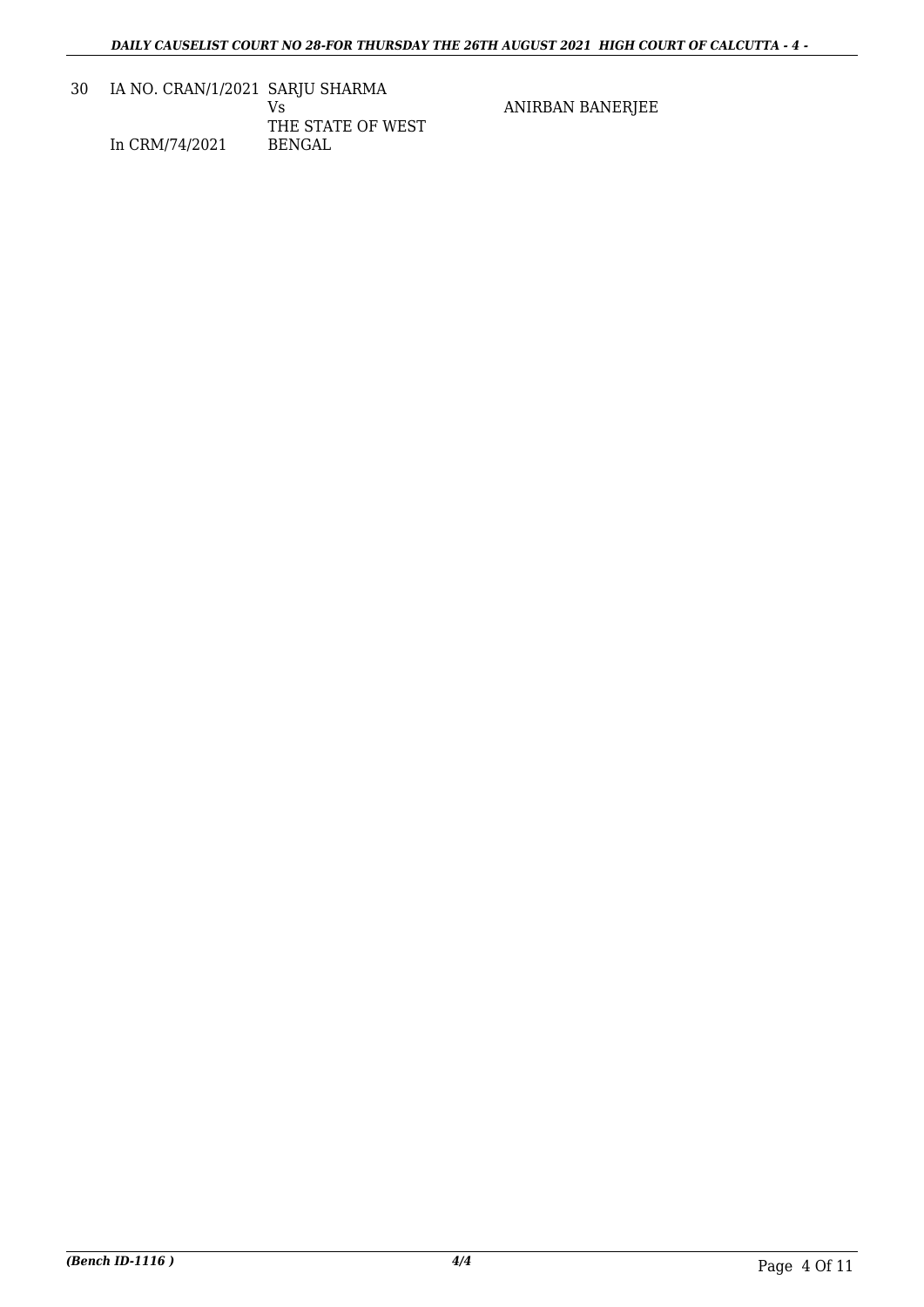

**DAILY CAUSELIST For Thursday The 26th August 2021**

**COURT NO. 32**

### **DIVISION BENCH (DB - IX)**

#### **AT 11:00 AM**

**HON'BLE JUSTICE ARIJIT BANERJEE HON'BLE JUSTICE SUVRA GHOSH**

# **(VIA VIDEO CONFERENCE)**

#### **FROM PRINCIPAL BENCH**

#### **FOR ORDERS**

| 1 | CRM/530/2021<br>(With CRAN/1/2021) SARKAR<br>[CH]                 | PHANI SARKAR @ FANI<br>VS<br>THE STATE OF WEST<br><b>BENGAL</b>                      | <b>SABIR ALI</b>                                                                 |
|---|-------------------------------------------------------------------|--------------------------------------------------------------------------------------|----------------------------------------------------------------------------------|
|   |                                                                   | <b>APPLICATION FOR BAIL</b>                                                          |                                                                                  |
| 2 | CRM/834/2021                                                      | <b>SUKUMAR SEN</b><br>VS<br>State of West Bengal                                     | <b>SABIR ALI</b>                                                                 |
| 3 | [3 P.M.] [C]<br>In CRM/479/2021                                   | IA NO. CRAN/1/2021 SOHONLAL AND ANR<br>Vs<br>THE STATE OF WEST<br><b>BENGAL</b>      | <b>JAYDEEP KANTA</b><br><b>BHOWMIK</b><br><b>JAYDEEP KANTA</b><br><b>BHOWMIK</b> |
| 4 | IA NO. CRAN/1/2021 RUSTOM MIAH<br>[3 P.M.] [C]<br>In CRM/509/2021 | Vs<br>THE STATE OF WEST<br><b>BENGAL</b>                                             | <b>ARUSHI RATHORE</b><br><b>ARUSHI RATHORE</b>                                   |
| 5 | CRM/829/2021<br>[31.08.2021]                                      | RENA BEGAM @ REMA<br><b>BEGAM</b><br><b>VS</b><br>THE STATE OF WEST<br><b>BENGAL</b> | <b>SUDIP GUHA</b>                                                                |
| 6 | CRM/849/2021                                                      | RAJESH KUNDU @ KAUWA<br><b>VS</b><br>THE STATE OF WEST<br><b>BENGAL</b>              | SUDIP GUHA                                                                       |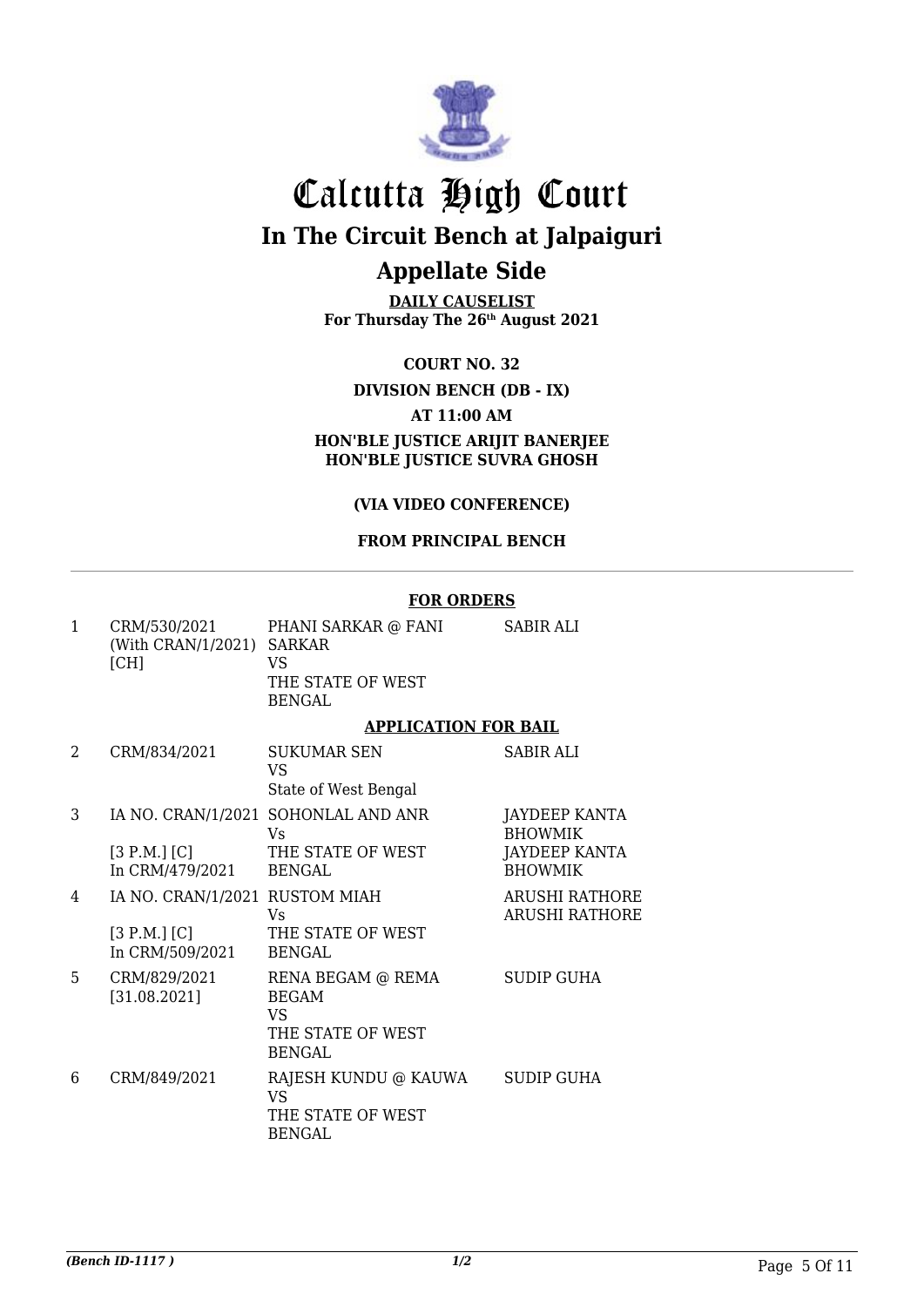| 7 | CRM/859/2021       | BUDDHADEB ORAON @<br><b>SURESH OROWN</b><br>VS<br>THE STATE OF WEST<br><b>BENGAL</b> | ANIRUDDHA BISWAS             |
|---|--------------------|--------------------------------------------------------------------------------------|------------------------------|
| 8 | CRM/430/2021       | TARIFUL HAQUE @ RUBEL<br>VS<br>THE STATE OF WEST<br><b>BENGAL</b>                    | JEENIA RUDRA                 |
|   | IA NO: CRAN/1/2021 |                                                                                      |                              |
| 9 | CRM/486/2021       | SUJIT MANDAL @ MADAN<br><b>MANDAL</b><br>VS<br>THE STATE OF WEST<br><b>BENGAL</b>    | HILLOL SAHA<br><b>PODDER</b> |

IA NO: CRAN/1/2021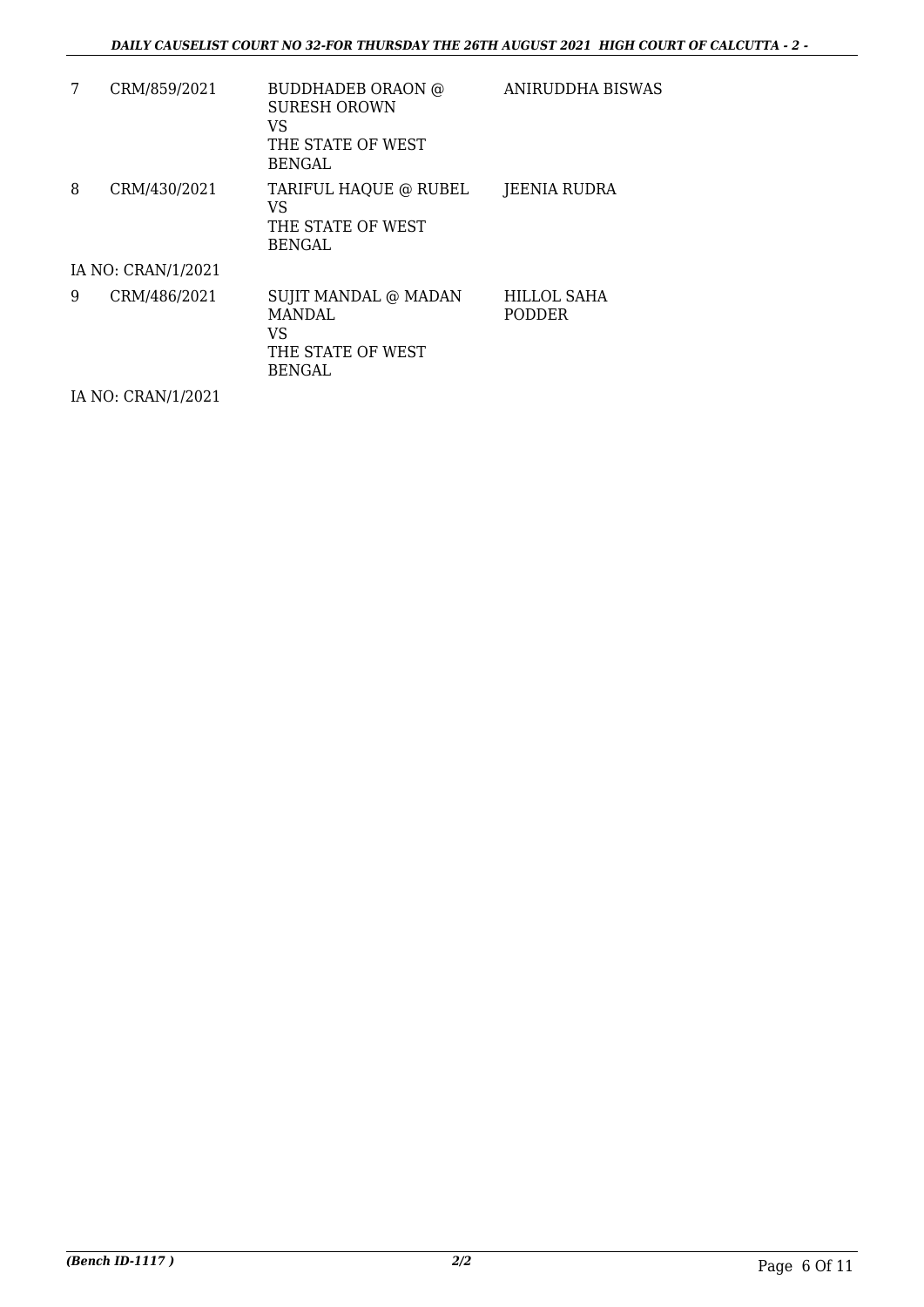

**DAILY CAUSELIST For Thursday The 26th August 2021**

**COURT NO. 19 SINGLE BENCH (SB-VIII) AT 11:00 AM HON'BLE JUSTICE SHAMPA SARKAR**

## **(VIA VIDEO CONFERENCE)**

## **FROM PRINCIPAL BENCH**

#### **MOTION**

| 1  | WPA/1119/2021                 | DIPANWITA DASGUPTA<br>VS.<br>STATE OF WEST BENGAL<br>AND ORS.               | ARNAB SAHA             |
|----|-------------------------------|-----------------------------------------------------------------------------|------------------------|
| 2  | WPA/1152/2021                 | <b>SANKAR ROY</b><br>VS<br>THE STATE OF WEST<br><b>BENGAL AND ORS</b>       | SATYAKI BASU           |
| 3  | WPA/1169/2021                 | <b>RUPAK DAS</b><br>VS<br>STATE OF WEST BENGAL<br>AND ORS.                  | <b>SUMAN SEHANABIS</b> |
| 4  | WPA/1174/2021<br>[01.09.2021] | DEBRIWAL ENTERPRISE<br><b>LTD</b><br>VS<br>STATE OF WEST BENGAL<br>AND ORS. | <b>ARJUN SAMANTA</b>   |
| 5. | WPA/1180/2021                 | PROMATH CHANDRA ROY<br>VS<br><b>STATE OF WEST BENGAL</b><br>AND ORS.        | SABITA KHUTIA          |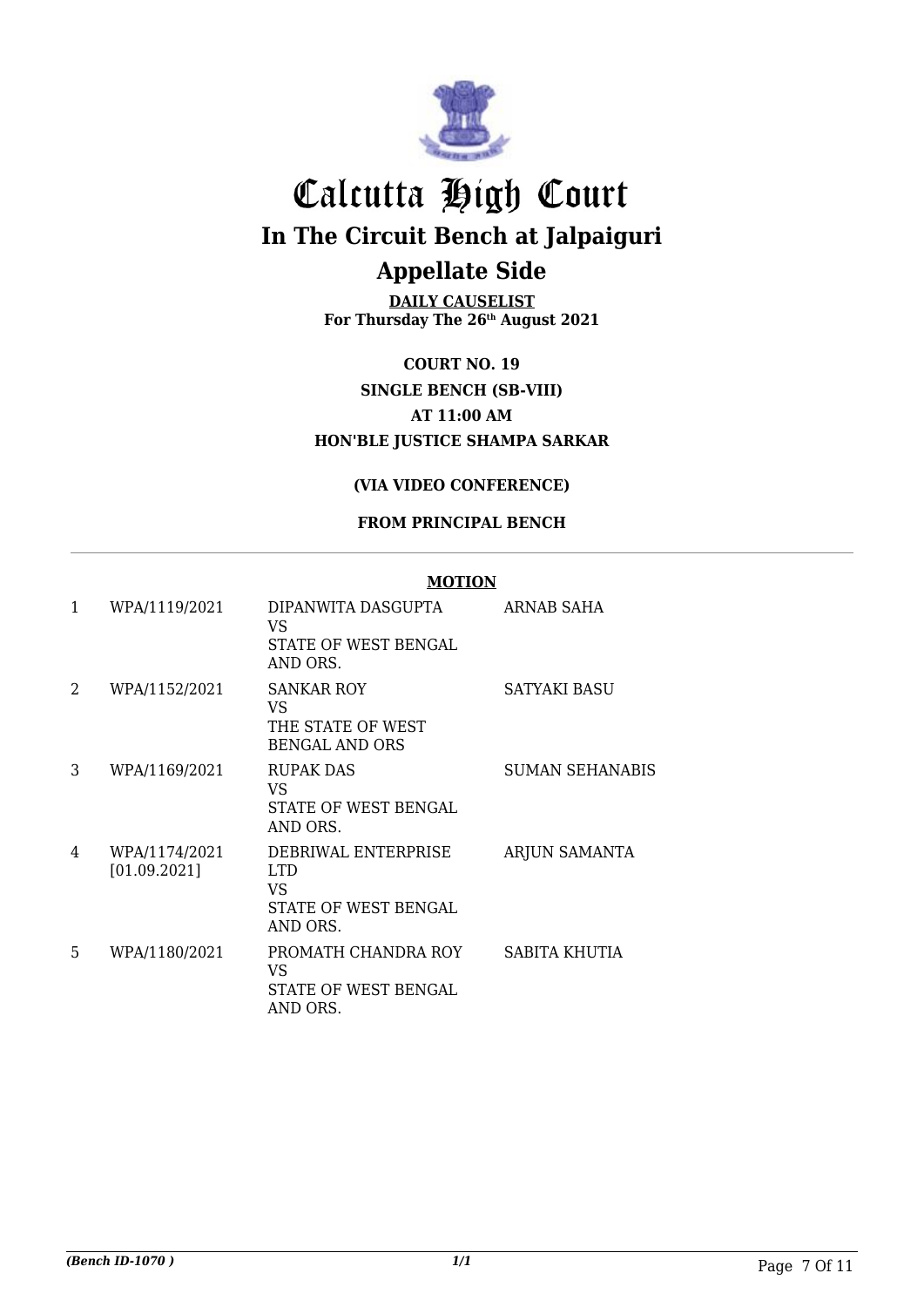

**DAILY CAUSELIST For Thursday The 26th August 2021**

**COURT NO. 10 SINGLE BENCH (SB - IX) AT 11:00 AM HON'BLE JUSTICE RAVI KRISHAN KAPUR**

## **(VIA VIDEO CONFERENCE)**

# **FROM PRINCIPAL BENCH**

### **MOTION**

1 WPA/1091/2021 SUSHILA BARMAN

VS THE STATE OF WEST BENGAL AND ORS

SUBHASISH MISRA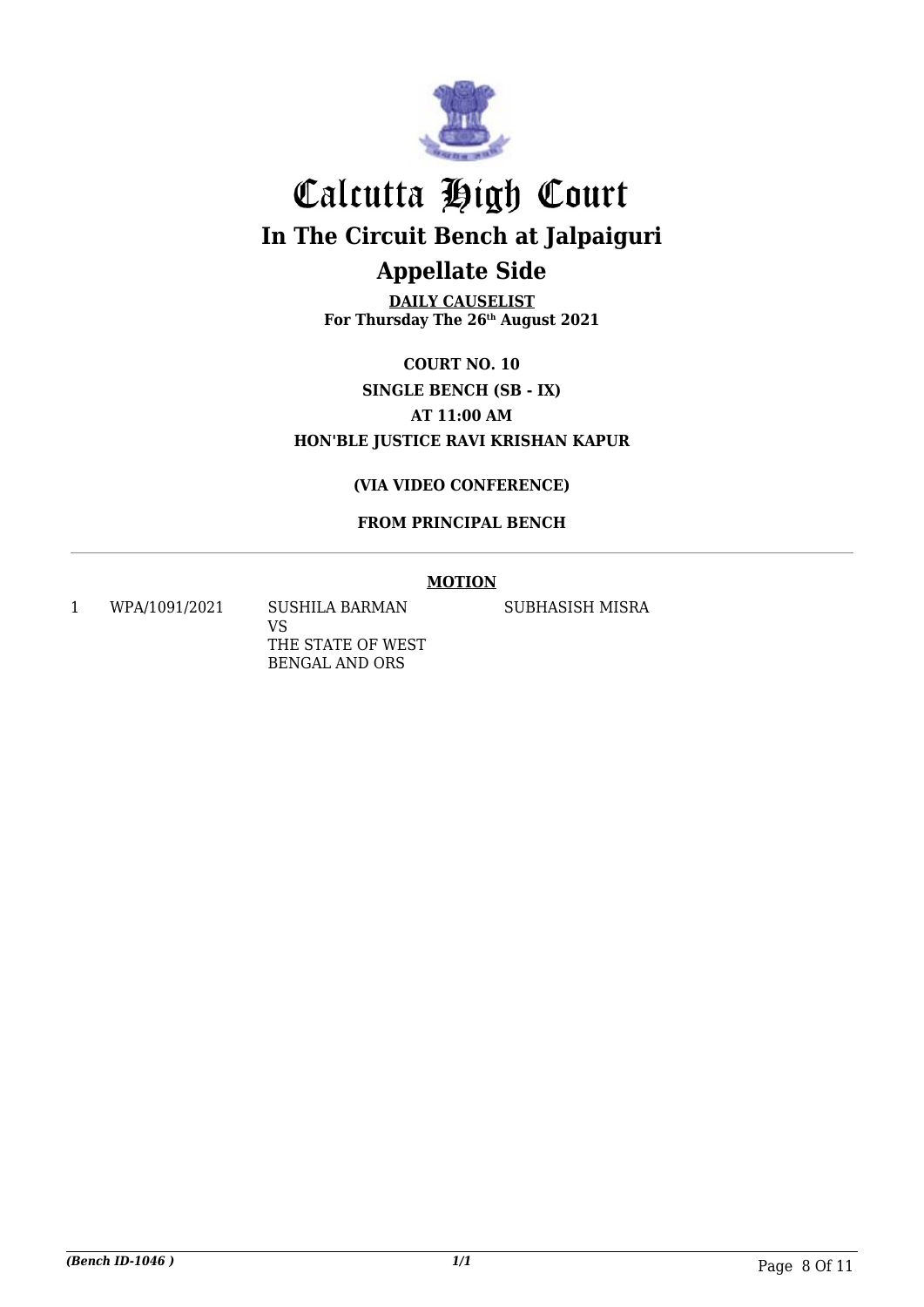

**DAILY CAUSELIST For Thursday The 26th August 2021**

**COURT NO. 6**

**SINGLE BENCH (SB)**

**AT 11:00 AM**

**HON'BLE JUSTICE JAY SENGUPTA**

**(VIA VIDEO-CONFERENCE) FROM PRINCIPAL BENCH**

#### **CONTEMPT APPLICATION**

| 1  | CPAN/18/2021      | COOCH BEHAR CENTRAL<br><b>FISHERMANS CO-</b><br><b>OPERATIVE SOCIETY</b><br>LIMITED AND ANR<br>VS<br>SAYANTAN GHOSH                                                                              | KUMAR SHIBENDRA<br><b>NARAYAN</b> |
|----|-------------------|--------------------------------------------------------------------------------------------------------------------------------------------------------------------------------------------------|-----------------------------------|
| in | WPA/739/2019      | COOCH BEHAR CENTRAL<br><b>FISHERMANS CO-</b><br><b>OPERATIVE SOCIETY</b><br>LIMITED AND ANR<br>VS.<br>THE ARCS, COOCH BEHAR,<br>REGISTRAR OF CO-<br><b>OPERATIVE SOCIETIES AND</b><br><b>ORS</b> | PRODYOT KUMAR<br><b>ROY</b>       |
|    | IA NO: CAN/1/2021 |                                                                                                                                                                                                  |                                   |

IA NO: CAN/1/2021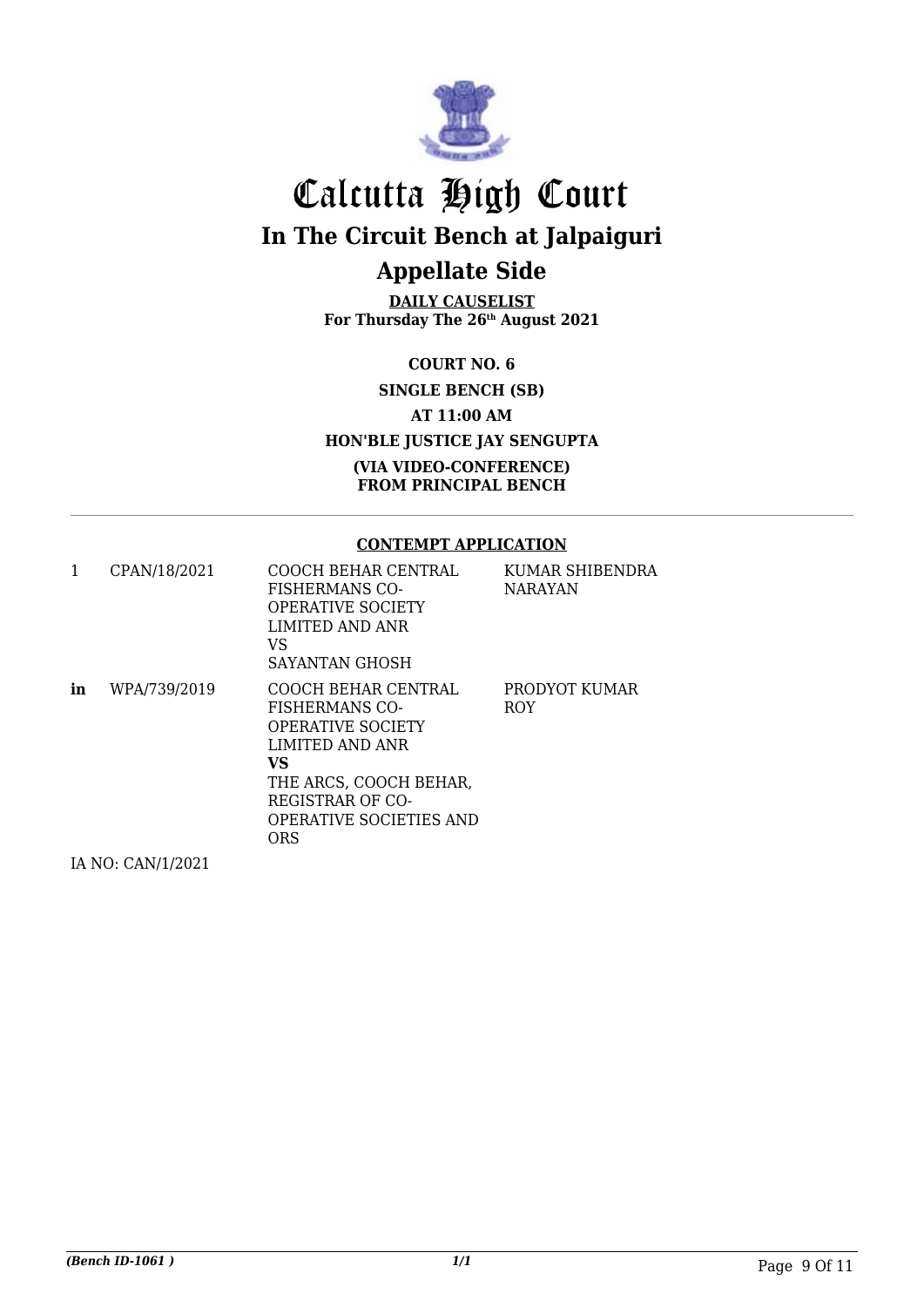

**DAILY CAUSELIST For Thursday The 26th August 2021**

**COURT NO. 35 SINGLE BENCH (SB - XVI) AT 11:00 AM HON'BLE JUSTICE KAUSIK CHANDA**

### **(VIA VIDEO CONFERENCE)**

### **FROM PRINCIPAL BENCH**

|   |              | <b>MOTION</b>                                                                             |                              |
|---|--------------|-------------------------------------------------------------------------------------------|------------------------------|
| 1 | CRR/106/2021 | RAM KUMAR SINGH<br><b>VS</b><br>THE STATE OF WEST<br><b>BENGAL</b>                        | SUDIP GUHA                   |
| 2 | CRR/111/2021 | PRADIP KUMAR<br><b>CHAKRABORTY</b><br>VS.<br>THE STATE OF WEST<br><b>BENGAL AND ANR</b>   | SUMAN SEHANABIS<br>(MANDAL)  |
| 3 | CRR/115/2021 | ARABINDA BARMAN<br>VS.<br>THE STATE OF WEST<br><b>BENGAL</b>                              | HILLOL SAHA<br><b>PODDER</b> |
| 4 | CRR/130/2021 | RAJ KUMAR AGARWAL<br><b>VS</b><br>STATE OF WEST BENGAL<br><b>AND ORS</b>                  | <b>DEBORSHI DHAR</b>         |
| 5 | CRR/132/2021 | PARTHA SARATHI DAS AND<br><b>ANR</b><br>VS.<br>THE STATE OF WEST<br><b>BENGAL AND ANR</b> | <b>DEBORSHI DHAR</b>         |
| 6 | CRR/95/2021  | JIBAN RAJBANSHI AND ORS<br><b>VS</b><br>STATE OF WEST BENGAL<br><b>AND ANR</b>            | <b>AVROJYOTI DAS</b>         |

IA NO: CRAN/1/2021